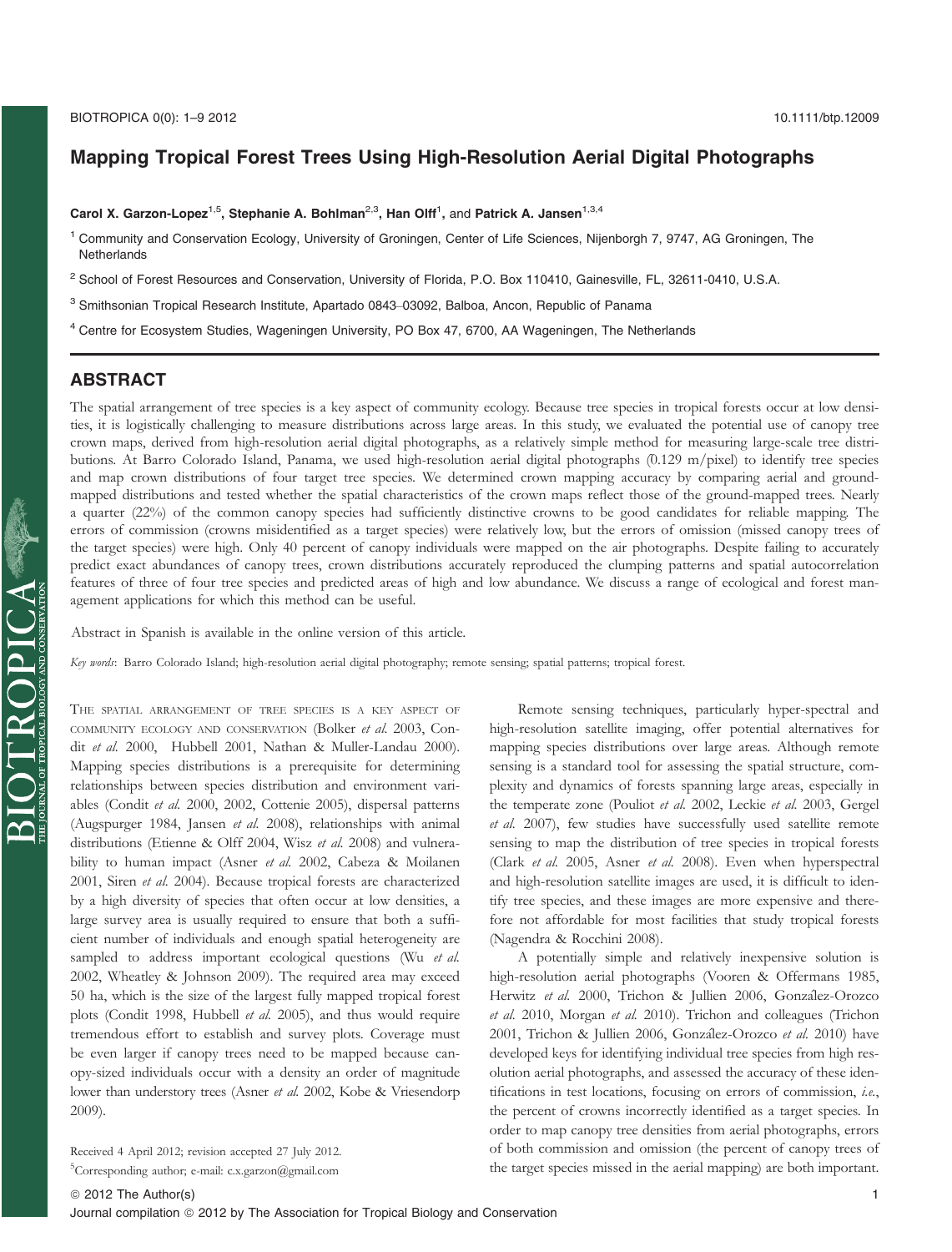For many ecological and management purposes at large spatial scales, however, mapping relative species densities and spatial properties of species distributions is more important than mapping the exact number of individuals. Thus, even if the accuracy rates for individual tree detection are modest, the aerial mapping technique may provide a good quantification of the large-scale spatial properties of species distributions. Especially since such properties have become an important topic in ecology, not only as a descriptor but also as a key factor in the study of patterns and process. Properties like spatial distribution, patterns of aggregation and spatial dependency (e.g., spatial autocorrelation) have been shown to influence significantly forest dynamics (Dale1999), hence the outcome of ecological studies (Perry et al. 2006).

In this study, we quantify the accuracy of using high-resolution aerial digital photographs to obtain spatial distributions of canopy tree species over 75 ha of diverse tropical forest at Barro Colorado Island, Panama. We mapped the distribution of canopy trees of four species and tested the rates of omission and commission based on fully mapped plots. We also determine how well the mapped crown density can replicate spatial properties of the stem maps, particularly relative tree density, spatial autocorrelation and spatial aggregation.

### METHODS

STUDY AREA.—Barro Colorado Island (BCI), Panama (9°9′ N,79° 51′ W) is a 1560-ha island covered with tropical moist forest, which was isolated from the surrounding mainland between 1910 and 1914 when the Chagres river was dammed to form the central part of the Panama Canal. The island has an annual rainfall of 2623 mm with a 4-mon dry season between December and May (Leigh 1999). For all of BCI, 317 tree species have been recorded (Knight 1975) of which 115 are canopy species (average canopy height is 18–30 m). Fifty-nine of the canopy species are 'common' (Croat 1978).

We used two mapped forest plots for evaluation of the aerial photography method: a 50-ha (1000  $\times$  500 m) of old-growth forest in which all trees  $\geq 1$  cm diameter at breast height (dbh) have been mapped (Condit 1998, Hubbell et al. 1999, 2005) and; (2) an adjacent 25-ha (500  $\times$  500 m) plot of secondary forest in which all trees  $\geq 0$  cm dbh have been mapped (Wright & Jansen, unpubl. data). Also for the 25-ha plot, all reproductive individuals of the palm species Attalea butyracea (Mutis ex L.f.) Wess. Boer (Aracaceae), and Astrocaryum standleyanum Bailey (Aracaceae), and all trees  $\geq$  10 cm dbh for *Jacaranda copaia* Aubl. (Bignoniaceae) and *Dipteryx* panamensis (Pittier) Record & Mell (Fabaceae) were mapped. We used map data from 2005 for the 50-ha plot and 2004 for the 25-ha plot.

AERIAL PHOTOGRAPHY.—High-resolution digital aerial photographs were taken from a small plane (Cessna 172) that flew parallel transects over BCI. The door of the plane was removed and the photographer took the photographs with a digital camera (12.3 megapixel digital SLR camera -Fuji FinePix S3 Pro- with a 35 mm lens, f-stop 4.5–4.8, shutter speed 1/700–1/1000 s, and ISO speed 400) pointing straight down from the plane while sitting at the entrance and secured with a harness. We use the term digital aerial photographs (sensu Morgan et al. 2010), and just photographs for short, due to its common usage, although these images are technically images not photographs, which utilize film. A constant altitude was maintained. Transects were flown using the directions of a printed flying plan and tracked with a GPS receiver (Garmin 60CSx). Flights were flown in overlapping north-south swaths at an altitude of 400 m in 2005, 700 m in 2006 and 800 and 1000 m in 2007. In 2005, each photograph covered  $\approx$ 8.6 ha with a spatial resolution of 0.085 m/pixel. In 2006, coverage and resolution averaged 15.9 ha and 0.114 m/ pixel. In 2007, images were collected at two resolutions— 0.122 m/pixel (10.2 ha coverage/photo) and 0.180 m/pixel (22.3 ha coverage/photo). The aerial photographs were registered to a geo-referenced March 2004 Quickbird satellite image of BCI (Digital-Globe, Longmont, CO, U.S.A.) using ERDAS IMAGINE v.8.7 software (Leica Geosystems, GA, U.S.A.). While Quickbird images allow discrimination of highly conspicuous trees, such as Tabebuia guayacan (Seem.) Hemsley (Bignoniacea) when it is flowering (Sánchez-Azofeifa et al. 2011), they cannot be used to map less-conspicuous species, including species and individuals whose crowns do not have highly conspicuous flowers, or species whose identification is based on fine scale shape, such as palms (Jansen et al. 2008 Fig. 1). We used features visible in both photographs and satellite image, such as flowering T. guayacan, edges of the island, telemetry towers and large tree crowns, as registration points for warping and geo-referencing the individual photographs in order to obtain an island-wide mosaic. For the 75-ha area used for ground-truthing (Fig. 1), we used 43, 19 and 7 georeferenced photographs in 2005, 2006 and 2007, respectively.

SPECIES EVALUATION.—We overlaid the photomosaic with a diameter-scaled stem map of the 50-ha plot to determine which of the 59 common canopy tree species could be reliably identified and



FIGURE 1. Aerial photographs mosaic of the study area (75-ha) at BCI.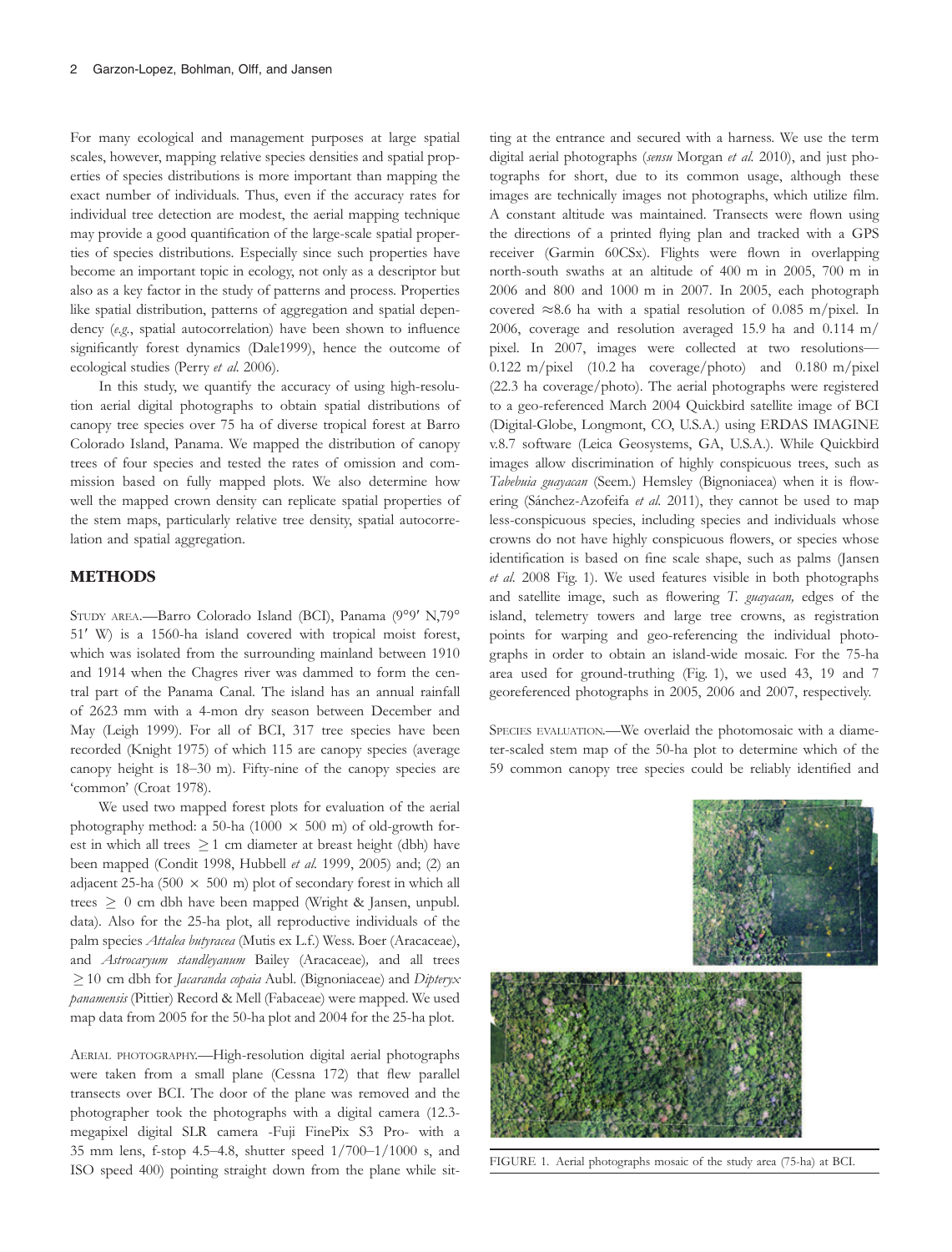mapped from aerial photographs. We divided the 50-ha plot into two equal sections, a training section and a test section. Nine species with less than five individuals in the training section were excluded from analysis because there was low intraspecific variation captured. In the training section, we develop an identification key (Fig. 2) based on the crown typology, specifically conspicuous crown contour, architecture, foliage cover and texture, color and phenology (Trichon 2001). Species with non-distinct or highly variable crowns were not included. After a training session, the test section was surveyed to map individuals of each of the species and the resulting maps were compared to the stem map to determine the percentages of correct identifications (Fig. 2). Given that the accuracy in the estimation of species spatial patterns might rely on the ability to capture both flowering and nonflowering crowns, the target species in this study where selected based on the high detection percentage of all crowns.

CROWN MAPPING AND ACCURACY ASSESSMENT.—Using ArcGIS v.9.3 (ESRI 2011), two analysts separately surveyed the 2005, 2006 and 2007 photographs for crowns of the four study species (Table 1) for the 50-ha and 25-ha plots. These species were selected because they had the most distinctive crowns of all species (Fig. 2). This survey was done by placing a  $50 \times 50$  m grid over the 75 ha and identifying all tree crowns per grid square. By drawing polygons that traced the contours of each crown, we

TABLE 1. Characteristics of the four species selected for crown mapping from the aerial photographs in this study.

| Species               | Attalea<br>butyracea  | Astrocaryum<br>standleyanum | Jacaranda<br>copaia     | Dipteryx<br>panamensis      |  |
|-----------------------|-----------------------|-----------------------------|-------------------------|-----------------------------|--|
| Dispersal mode        | Animal                | Animal                      | Wind                    | Animal                      |  |
| Height (m)            | 30                    | 20                          | 30                      | 50                          |  |
| Characteristics       | palm tree             | palm tree                   | <b>Tree</b>             | <b>Tree</b>                 |  |
| Shade<br>tolerance    | Low                   | Medium                      | Low                     | Low                         |  |
| Individuals<br>mapped | 3121                  | 2456                        | 977                     | 412                         |  |
| Phenology             | Evergreen             | Evergreen                   | Deciduous               | Deciduous                   |  |
| Flowers               | Inconspicuous         | Inconspicuous               | Conspicuous<br>(purple) | Conspicuous<br>(red-violet) |  |
| Flowering<br>period   | April to<br>September | May to<br>September         | February<br>to May      | May to<br>August            |  |
| Blooming              |                       |                             | Clusters                | Mass (July)                 |  |
| Crown<br>diameter (m) | 8.9                   | 6.4                         | 15.1                    | 24.8                        |  |
| Density $(ha^{-1})$   | 2.05                  | 1.73                        | 0.67                    | 0.25                        |  |

produced a map of the distribution of sun-exposed individuals and their crown sizes for the entire 75 ha, from which average

crown size and canopy stem density were determined.

Attalea Astrocaryum Jacaranda Dipteryx butyracea standleyanum panamensis copaia 23% Tabebuia Luehea Cecropia Oenocarpus insiginis guayacan seemannii mapora 299 Zanthoxylum Socratea Cordia alliodora ekmanii exorrhiza

FIGURE 2. Aerial photographs of crowns for 11 tree species on Barro Colorado Island that may be suitable for aerial mapping. Numbers are the percentage of correct identifications in a blind survey for the 25 ha training area.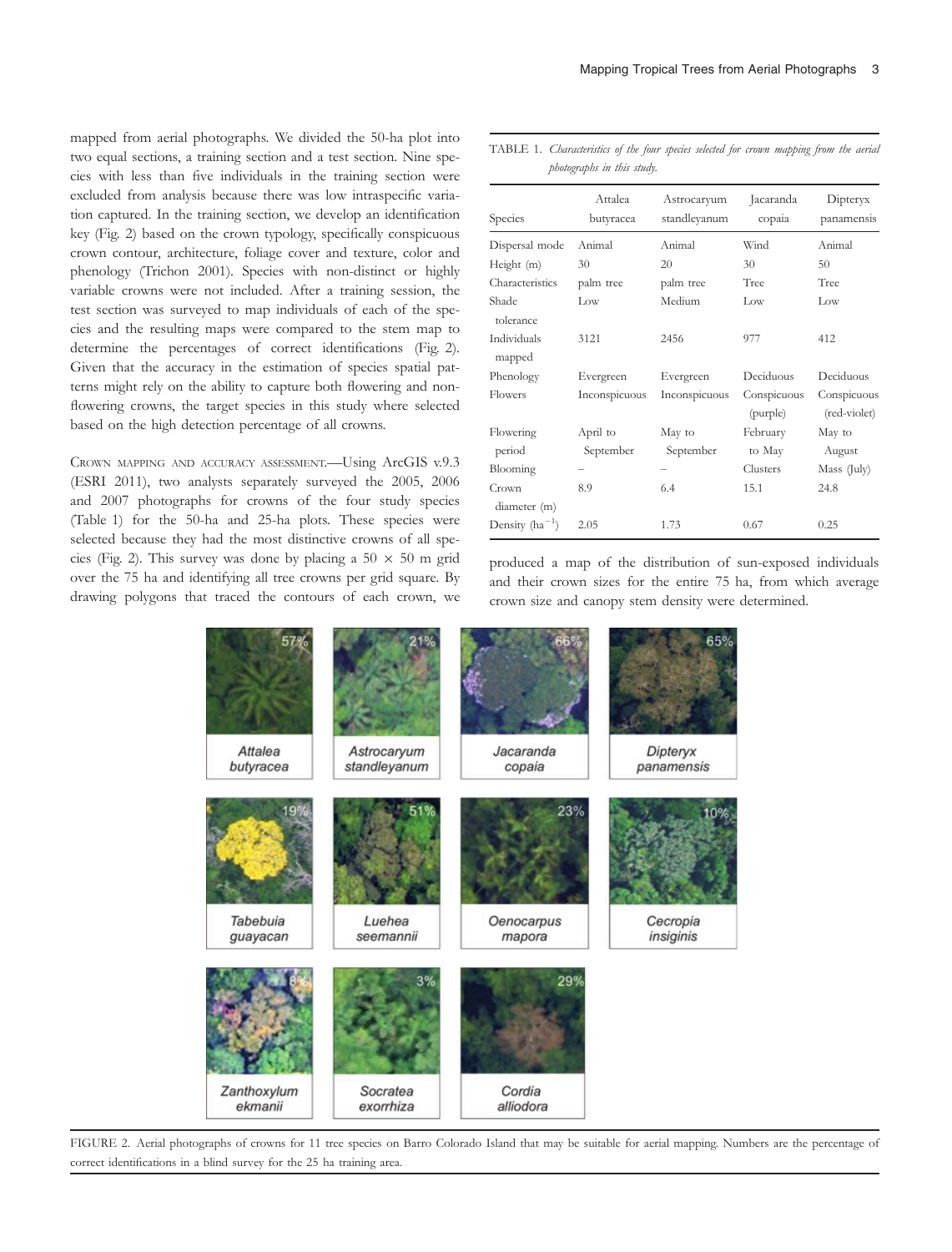The accuracy of these maps was evaluated by comparing the photo-derived crown maps to the stem maps. We attempted to link all aerially mapped crowns to ground-mapped stems using the GPS locations and overlaying both maps. Crowns identified in the aerial photographs that could not be linked to a stem were considered false positives. Errors due to commission (false positives) and omission (false negatives) were assessed for each analyst using a modified version of the error matrix described by Congalton (1991). To perform these tests, we established a minimum dbh threshold above which all trees could be assumed to be in the canopy:  $\geq 10$  cm dbh for palms and  $\geq 30$  cm dbh for non-palms. The combined effort of both analysts' identifications resulted in a final distribution map that was used in the analyses of spatial patterns described below. For D. panamensis, we only used the crown map from just the analyst with the lowest errors.

To do determine if the crown map could estimate the relative abundance and clumping patterns of these species, we compared ground and aerial photo-based maps using three methods: Ripley's K, Morans I, and spatial regression. Ripley's K function  $(K(d))$ , calculated from individual stem and crown locations, quantifies the spatial aggregation of tree stems at various inter-tree distances and determines if the amount of clumping deviates significantly from a random distribution (Ripley 1976). The  $K(d)$  function was transformed to  $L(d) = \sqrt{K(d)/\pi} d$ , and plotted as  $L(d)/d$ , to illustrate how the observed spatial pattern of each species deviates from a random distribution at various distances (Besag & Diggle 1977). For each species, we compared separate L(d)/d functions determined from the stem map and the crown map.

We then compared the patterns of spatial autocorrelation between the stem and crown maps with the Moran's I test, using different grid sizes to determine how the spatial resolution of the study might affect the results. We estimated the average density of individual trees in several square grids (grid sides of 25, 50, 100 and 200 m) for both the crown and stem maps. We used Moran's I test to measure the spatial autocorrelation at each resolution, and generated spatial correlograms that show Moran's I coefficients for various grid sizes. We tested for global significance between the correlograms generated by the stem map and aerial photographs using the Bonferroni criterion, which accounts for the dependence among coefficients at different spatial scales (Fortin 1999). Global significance between the stem and photo correlograms indicates that the crown and ground maps generated similar strengths and distances of spatial autocorrelation.

Finally, we performed spatial regressions to ascertain whether the crown maps could determine the areas of relatively high and low abundance while taking into account the spatial autocorrelation of the data. Using the stem map as the predictor variable and the crown map as the response variable, we determined the accuracy (coefficient) and strength  $(r^2)$  of the relationship between the crown and stem maps for different grid sizes for each species. The Moran's I and spatial regression analyses were performed using the software package OpenGeoDa for Mac OS X v. 0.9.9.12 (Anselin et al. 2006). The linear regressions and Ripley's K analyses were done in R using the packages splancs (Ripleys K) and stats (regressions) packages.

## **RESULTS**

Of the 50 common canopy tree species, eleven (22%) were potentially suitable for aerial crown mapping based on evaluation in the 25-ha training area (Fig. 2). We choose four of the species with percentage of correct identification above 20 percent. For the 4 target species, 1290 canopy individuals were mapped on the ground in the 50- and 25-ha plots, but just 531 (41%) of the canopy-sized stems of these species were detected in the aerial photographs. Analyst 1 detected 480 individuals on the photographs (37%) while analyst 2 detected 390 individuals (30%). Crowns of J. copaia were most accurately identified on the photographs (76%) while those of  $A$ . standleyanum were the least accurately identified (19%). The two analysts had very similar accuracy rates for the two palms, but different accuracy rates for the non-palms, including a high error of commission rate for D. panamensis for analyst 1 (Table 2).

Despite identifying less than 50 percent of the canopy individuals, the crown maps accurately captured the spatial patterns of three of the four species. The spatial aggregation, which is measured as Ripley's K function, was very similar for stem and crown maps for A. butyracea, A. standleyanum and J. copaia (Fig. 3). Ripley's K functions for *D. panamensis*, however, showed high clumping at short distances for the crown map but not for the stem map.

The correlograms of the Moran's I values for different plot sizes were globally significant for three (A. butyracea, A. standleyanum and *J. copaia*) of the four species, indicating crown and stem maps produced similar spatial autocorrelation patterns across all grid sizes (Fig. 4). Thus for A.butyracea, A. standleyanum and J. copaia

|  |  |  |  | TABLE 2. Accuracy assessment of 75-ha crown maps derived from aerial photographs for four tree species on Barro Colorado Island. |
|--|--|--|--|----------------------------------------------------------------------------------------------------------------------------------|
|--|--|--|--|----------------------------------------------------------------------------------------------------------------------------------|

|                                | Commision $\binom{0}{0}$ |           | Ommision $\binom{0}{0}$ |           | Accuracy $(\%)$ |           | Total accuracy     |  |
|--------------------------------|--------------------------|-----------|-------------------------|-----------|-----------------|-----------|--------------------|--|
|                                | Analyst 1                | Analyst 2 | Analyst 1               | Analyst 2 | Analyst 1       | Analyst 2 | per species $(\%)$ |  |
| Attalea butyracea              | 5.3                      | 0.8       | 43.0                    | 42.6      | 57.0            | 57.4      | 64.8               |  |
| Astrocaryum standleyanum       | 3.4                      | 0.6       | 83.9                    | 89.3      | 16.1            | 10.6      | 18.8               |  |
| Jacaranda copaia               | 5.0                      | 4.7       | 29.0                    | 44.5      | 70.9            | 55.4      | 76.0               |  |
| Dipteryx panamensis            | 60.3                     | 1.6       | 34.9                    | 52.4      | 65.1            | 47.6      | 65.1               |  |
| Total accuracy per analyst (%) | 18.5                     | 1.9       | 47.7                    | 57.2      | 37.2            | 30.2      | 41.2               |  |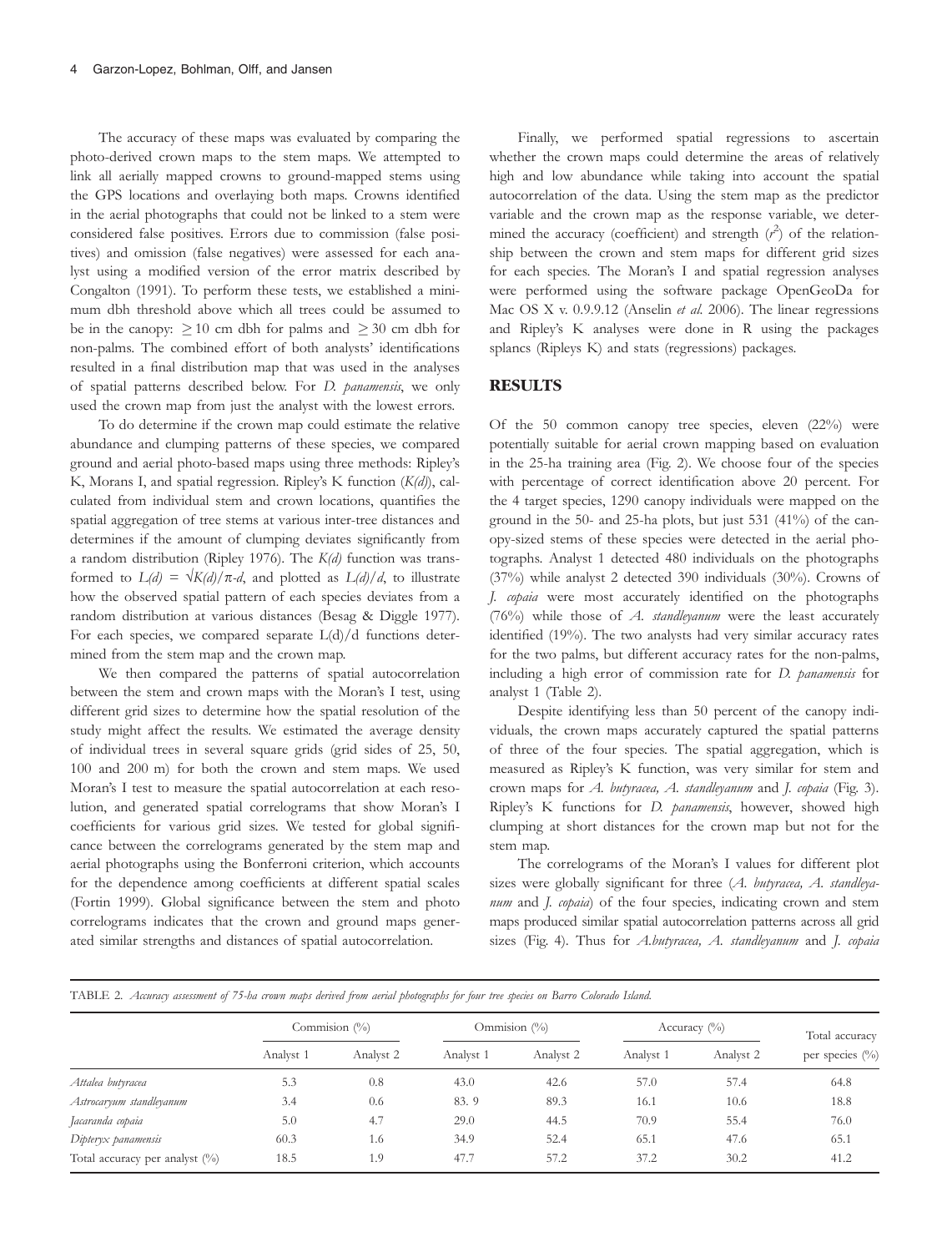

FIGURE 3. Ripley's K functions of clumping compared between (aerial) crown maps and ground-based stem maps over 75 ha, for four canopy tree species on Barro Colorado Island. Values of L(d)/d above 1 indicate greater clumping, and below 1 indicate even distributions. Solid lines represent observed L(d)/d relations, while dashed lines represent the 95% envelope for a random (not spatially clustered) pattern of the same number of individuals, generated through 99 Monte Carlo simulations assuming complete spatial randomness.

the spatial autocorrelation increased with grid size. In the case of D. panamensis, the Moran's I test was not significant globally or for any of the resolutions between the stem or crown maps. The correlograms showed a nearly identical magnitude of spatial autocorrelation for A. butyracea at all grid sizes, and a similar pattern but slightly lower magnitude of spatial autocorrelation for *J. copa*ia. The crown map produced substantially lower Moran's I values for A. standleyanum than the stem map, especially at smaller grid (Fig. 5).

Visual inspection of the crown and stem maps indicated that areas of high and low tree densities on large scales were similar (Fig. 5; Appendix S1). This was confirmed by the spatial regression, which showed a significant correlation between the stem and crown maps for all grid sizes and species (Table 3). The regression coefficient did not change with grid size for three of the four species but decreased with grid size for *D. panamensis* (Table 3).

### DISCUSSION

High-resolution aerial photographs potentially offer a solution for mapping trees over large areas at a relatively low cost (Morgan et al. 2010). This would enable ecological and management issues related to canopy tree distributions on a large scale to be addressed. The successful use of aerial photographs to identify various species of trees (e.g., Read et al. 2003, Trichon 2001, Trichon & Jullien 2006) makes the use of this methodology especially promising.

MAPPING SPATIAL PATTERNS.—This study indicated that high resolution aerial photographs may be a useful tool for determining



FIGURE 4. Correlograms of Moran's I test with stem maps and crown maps for four canopy tree species on Barro Colorado Island.

overall spatial patterns of canopy tree species distributions, but not providing exact estimates of canopy tree species abundance. We found that in most cases, tree crowns identified to species were accurately identified, *i.e.* there are low rates of commission errors, which is consistent with other studies in tropical forests (Trichon 2001, Myers 1982). One exception was for analyst 1 in mapping *D. panamensis*, which had a commission rate of error of 60 percent (Table 2). This method, however, missed many individuals of the target canopy species, *i.e.* it had high rates of omission errors ( $\approx$ 40%). Trichon and Jullien (2006) report a similar low percentage  $(\approx 45\%)$  of canopy trees that could be identified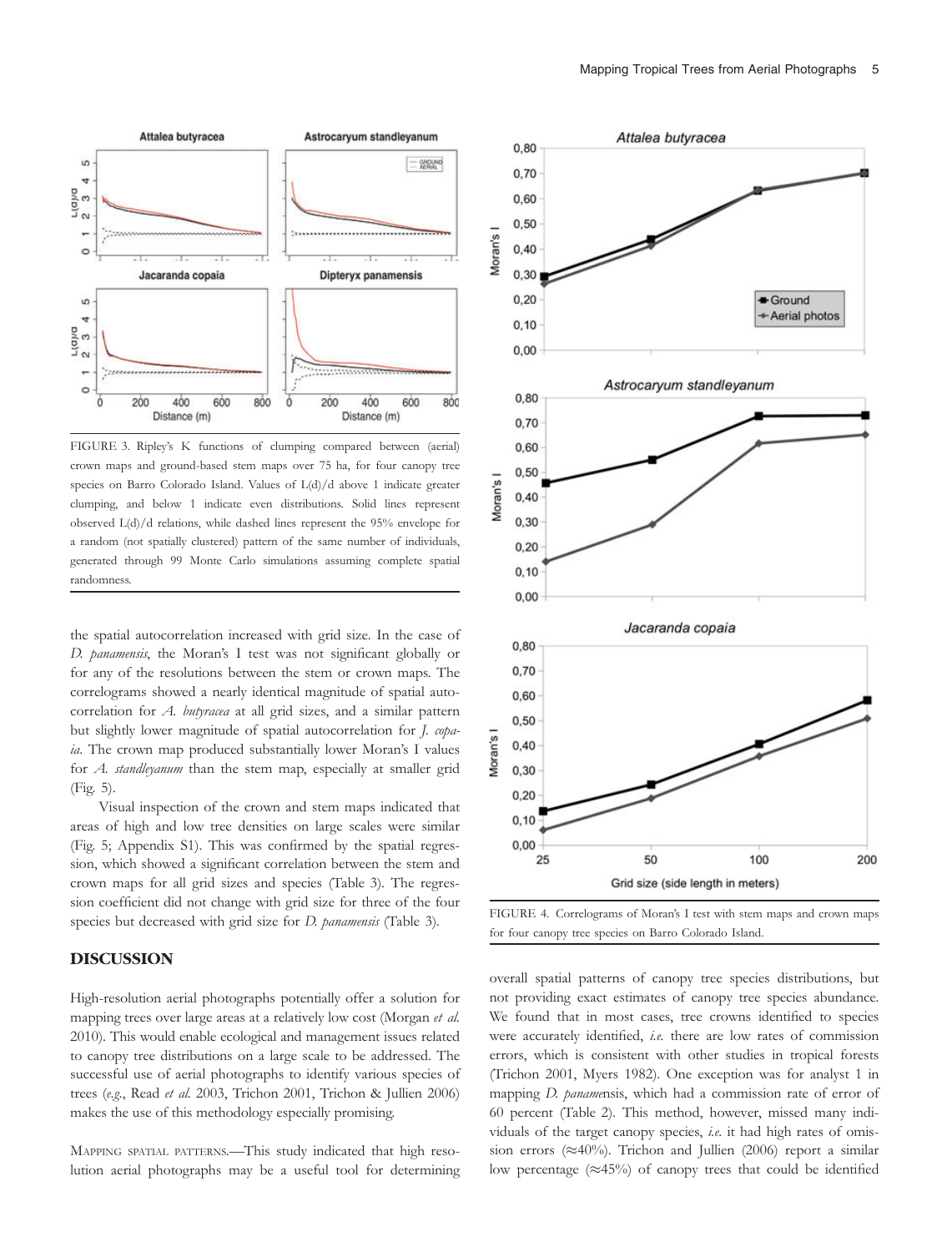

#### Attalea butyracea

FIGURE 5. Density maps of the 50-ha (rectangle) and 25-ha (square) plots using various grid sizes for the palm Attalea butyracea. Tree density is represented by a gradient of 4 densities in proportions of the total number of individuals (i.e., 25, 50, 75, 100), from low-density areas (light) to high tree density areas (dark).

in high resolution aerial photographs, although this was not evaluated for individual species.

Despite the low accuracy of quantifying exact species abundances across the 75-ha, the crown maps generated from the aerial photographs accurately described the spatial characteristics of the canopy-sized individuals for three of the four target species. The crown maps reproduced the clumping characteristics and spatial autocorrelation patterns of these three species. Finally, the spatial regressions showed that the crown maps were good predictors of the relative densities derived from the stem map. This confirms the study by Jansen et al. (2008), which using different methods showed the density of A. standleyanum in the 25-ha plot

of BCI was highly correlated with stem-based densities. In this analysis, we extend this analysis to include the 50-ha plot, as well as showing the strong correlation for two other species, A. butyracea and J. copaia.

The aerial mapping method was least successful in reproducing the spatial abundance of D. panamensis. While ground-based spatial clumping and spatial autocorrelation patterns were not reproduced by the crown map, spatial regressions between the crown and ground map were significant at all scales for this species, although the coefficients were not consistent among spatial scales (Table 3). A better approximation of tree densities using the air photographs may be provided by more advanced techniques, such as those described by Caillaud et al. (2010), which used dbh-calibrated probability and smoothing functions to predict tree density from the crown map.

It is interesting to compare the results of  $A$ . standleyanum, which had the highest rates of omission, and *D. panamensis*, which had the highest rates of commission. As mentioned above, the crown map of D. panamensis did a poor job of reproducing the spatial characteristics of the ground-based stem map. However, even though only 20 percent of the canopy individuals of A. standleyanum were identified over 75-ha in the photographs, the crown map performed reasonably well in predicting the spatial patterns of canopy stems. Clumping patterns were well reproduced. The pattern of spatial autocorrelation was reproduced, although the magnitude of spatial autocorrelation from the photographs was too low at all grid sizes. Finally, densities of crown significantly predicted densities of canopy stems, and the amount of variation explained increased with grid size, indicating this method was most reliable for predicting landscape scale trends in this species. This suggests that the key to correctly describing the spatial pattern of a species from aerial photographs is to have low rates of commission rather than low rates of omission. This suggests that species in other studies with low rates of commission but not reported rates of omission (Trichon 2001, Trichon & Jullien 2006), would be good candidates for mapping spatial characteristics of the species over landscape scales.

D. panamensis had a low rate of commission errors for analyst 2 but a high rate of commission errors of analyst 1 (Table 2). In most cases, there was good agreement between the two analysts, indicating the repeatability of this method. Additional training, iterative consultation between analysts or, the recently tested,

TABLE 3. Spatial regression coefficients and  $R^2$  of the correlation between the ground-based maps and the aerial photo-based map.  $P < 0.0005$  in all cases.

|                  | Attalea butyracea |       |             | Astrocaryum<br>standlevanum |             | Jacaranda copaia |             | Dipteryx panamensis |  |
|------------------|-------------------|-------|-------------|-----------------------------|-------------|------------------|-------------|---------------------|--|
| Grid size (m)    | Coefficient       | $R^2$ | Coefficient | $R^2$                       | Coefficient | $R^2$            | Coefficient | $R^2$               |  |
| $25 \times 25$   | 0.66              | 0.75  | 0.17        | 0.25                        | 0.52        | 0.62             | 00.75       | 0.43                |  |
| $50 \times 50$   | 0.67              | 0.86  | 0.16        | 0.43                        | 0.52        | 0.69             | 0.75        | 0.46                |  |
| $100 \times 100$ | 0.65              | 0.93  | 0.13        | 0.64                        | 0.50        | 0.76             | 0.77        | 0.51                |  |
| $200 \times 200$ | 0.65              | 0.96  | 0.18        | 0.86                        | 0.49        | 0.91             | 0.57        | 0.64                |  |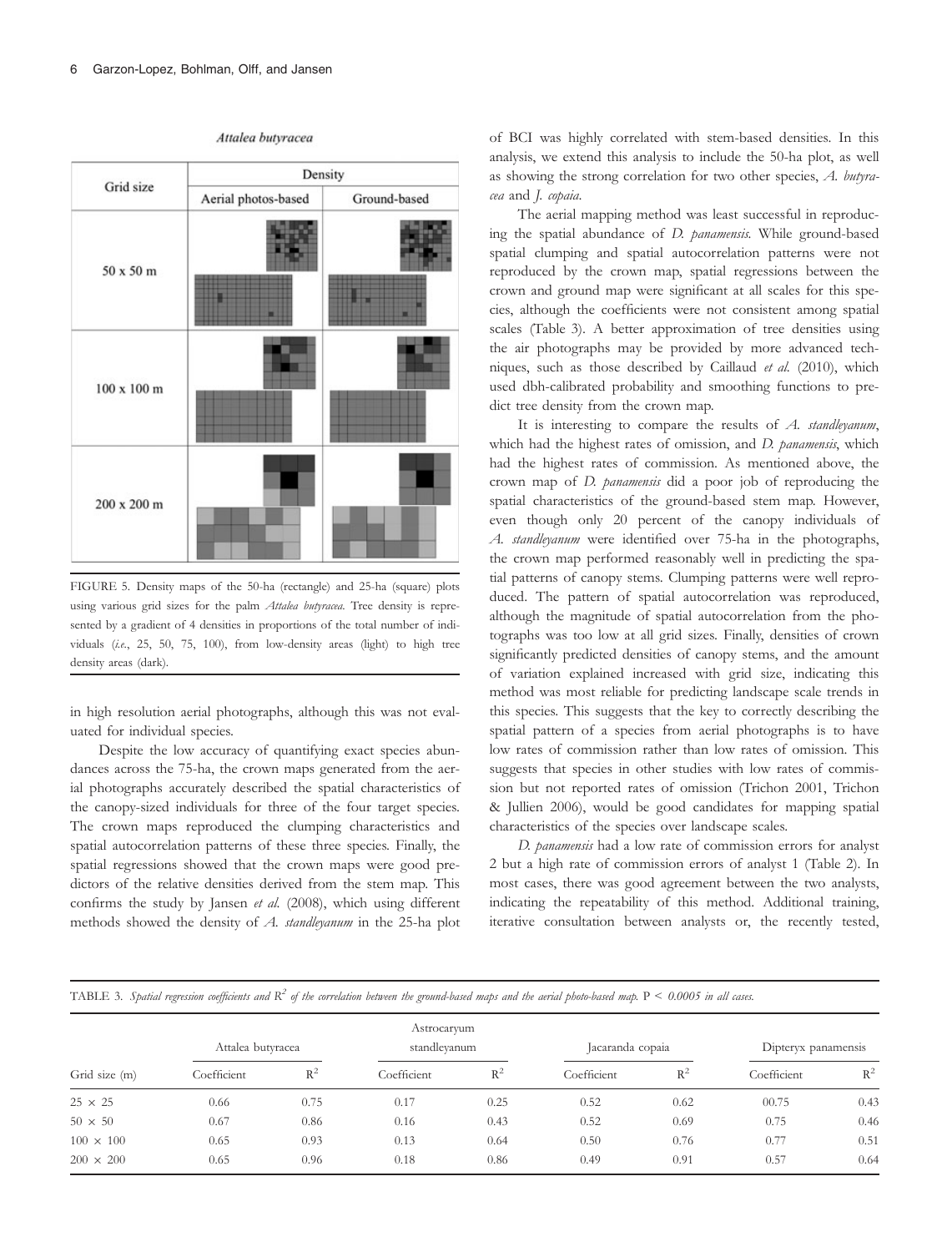dichotomous identification keys and computer base interfaces (González-Orozco et al. 2010), however, may be important to make consistent identification for all species and to lower error rates.

It is important to note that we used a diameter threshold to generate stem maps of all potential canopy trees, which is likely to misrepresent which trees are actually sun-exposed and thus potentially visible from aerial photographs. The two non-palms species (D. panamensis and J. copaia) are both light-demanding, which would indicate that trees of these species would be found in the canopy even below 30 cm dbh. Because the palms do not have radial growth, it is even more difficult to use a diameter threshold to indicate canopy or understory species. However, even without a precise map of only trees that have reached the canopy, our results indicate the crown map reliably reproduces the large-scale spatial patterns of large trees of three of the four study species.

IDENTIFICATION OF SPECIES.—In this study, aerial photography allowed us to map the distribution of canopy individuals for 22 percent of the common canopy tree species for a 75 ha study area, which is considerably higher than 9.2 percent of species reported by Trichon and Jullien (2006) for 15 ha of tropical forest in French Guiana. The higher percentage of identifications may be due to the larger area, which included a stem map for all canopy trees, covered in this study. The large study area allows closer examination of the intra- and inter-specific variation in crown typology, which is critical to generate a higher number of reliable tree identifications. We only performed careful analysis of four of the 11 species with relatively distinguishable crown typology. For the other seven species, it would be worthwhile to determine the rates of commission errors to generate good candidates for large-scale mapping. This leaves 80 percent of the common canopy-statured species that are poor candidates for mapping from aerial photographs. Other techniques, especially high resolution, airborne hyperspectral imagery, holds the most promise for large scale mapping of these species (Bohlman & Lashlee 2005, Clark et al. 2005, Asner et al. 2008). These images are very expensive and rarely available, however, thus the aerial photography method is a good choice for species where there is cause to believe that their crowns are distinct.

The species that were distinguishable in the study had particular characteristics that may be relevant for choosing target species to map in other areas of tropical forest. First, our study, as well as that of González-Orozco et al. (2010), indicates palm species are good candidates for aerial mapping. Two of the four most distinguishable species, and four of the 11 possible species, were palms that are not only distinctive from non-palms, but also are distinctive from each other. Second, D. panamensis, L. seemanii, Z. ekmanii and T. guayacan were all distinctive in large part because of the phenological state of the species when the images were taken in the dry season. D. panamensis, L. seemanii, and Z. ekmanii had senescing leaves. T. guayacan, and to a lesser extent J. copaia, had crowns covered in flowers. To identify a species that is good candidate for aerial mapping based on phenology requires that the phenological state be visually striking when viewed from

above, distinct from other species, and fairly synchronous across a population. In some cases, this is fairly easy to judge, such as T. guayacan trees, which are extremely noticeable even on the ground when they flower synchronously across central Panama. In other cases, such as L. seemanii and Z. ekmanii, it would be more difficult to determine on the ground that these tall canopy tree species would be distinct, and their detectability can only be assessed after viewing them in the aerial photographs.

ECOLOGICAL APPLICATIONS.—The species that were reliably identified in aerial photographs included several ecologically important species occurring on BCI. For example, A. butyracea is host to the triatomine insect Rhodnius prolixus Stal, an important vector of Chagas disease (Sanchez-Martin et al. 2006). The potential distribution of the Chagas disease could be refined by mapping palms from digital aerial photographs, which has not been possible with satellite images (Guhl 2010). In addition, indigenous communities in Panama and Colombia use A. standleyanum leaves to build the walls of houses and weave traditional baskets (Dalle et al. 2002, Potvin et al. 2003). However, A.standleyanum does not germinate easily, and the seedling takes a long time to emerge and grow to an appropriate size for harvesting (Potvin et al. 2003). Knowledge of the spatial distribution of  $A$ . standleyanum in relation to human densities would help determine possible impacts of human populations on A. standleyanum. Also, better management of the species would be enabled by determining where reproductive adult trees are concentrated, thus facilitating seed collection. Additionally, the fruits of D. panamensis, A. butyracea and A. standleyanum are key resources for the terrestrial mammals on BCI (Smythe 1986). Mapping these tree species allows the habitat quality for vertebrates to be assessed and the interactions between vertebrates and their food plants to be evaluated, as shown in previous studies (e.g., Caillaud et al. 2010, Galvez et al. 2009, Jansen et al. 2008).

Finally, the technique described here offers flexibility in terms of time and costs. Over flights can be timed at specific flowering events and take advantage of favourable cloud conditions, which can be limited in the tropics, on short notice. This technique can be less costly than satellite imagery or airborne images from commercial sensors with high enough spatial or spectral resolution for species identification. Although we mounted the readily available digital cameras on a small aircraft in their study, it can also be potentially used from helicopters, and unmanned aerial vehicles (UAV), which are becoming more widely available and inexpensive (Getzin et al. 2012).

## **CONCLUSION**

Visual analysis of high-resolution aerial photography is suitable for the mapping of specific tropical forest canopy tree species across large spatial scales. For several species, conclusions on spatial distributions and patterns inferred from ground-surveyed and aerial photo-surveyed trees are similar. The proposed method is a relatively low-cost and low-tech alternative to large-scale ground surveys and hyper-spectral remote sensing, with various promising potential applications.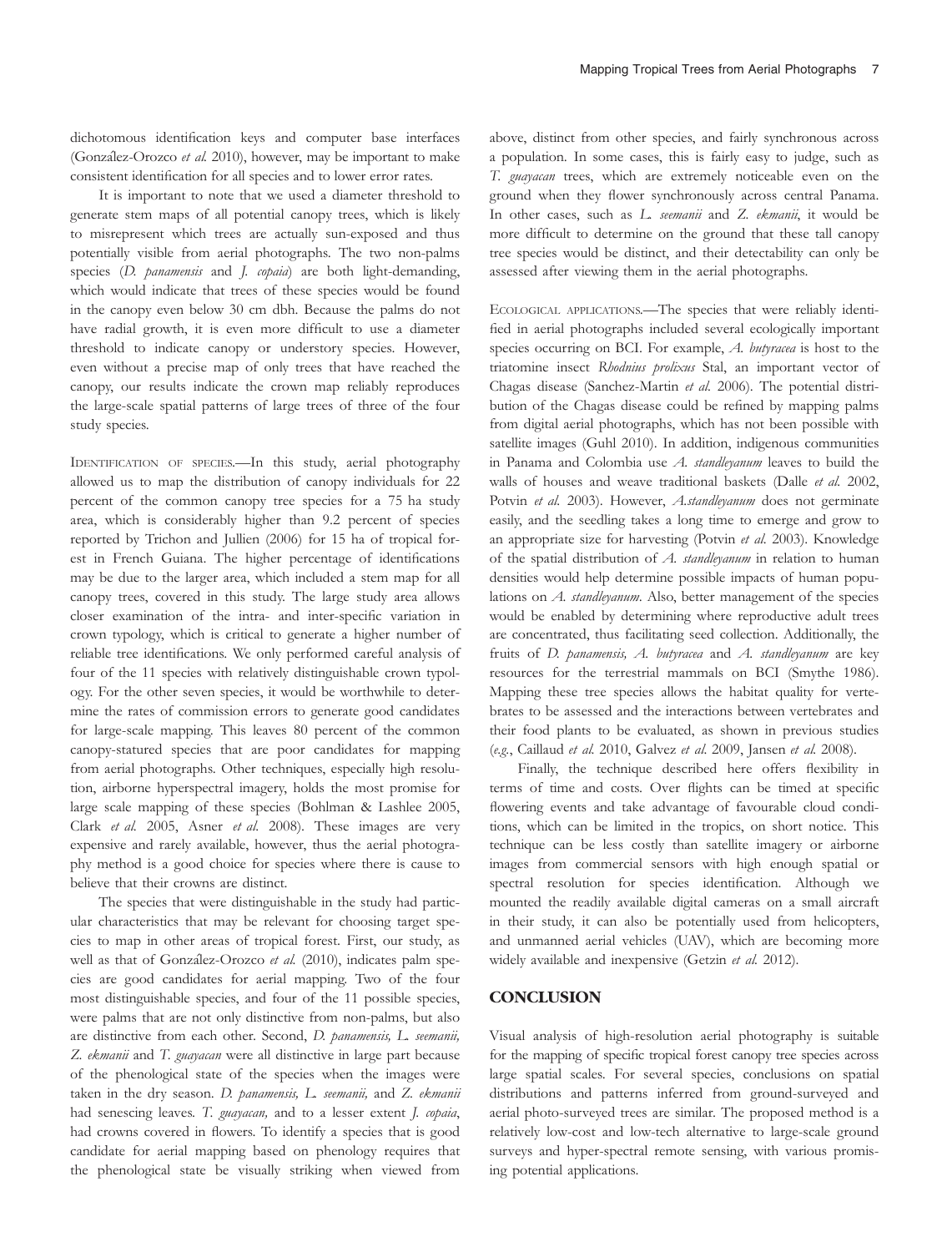## ACKNOWLEDGMENTS

We thank Helene Muller-Landau for initiating the photo acquisition and the University of Minnesota for funding, We also thank the Smithsonian Tropical Research Institute for their logistical support, and the Center of Tropical Forest Science for making publicly available information regarding the 50-ha Dynamics Plot. We are very grateful to Joe Wright and Helene Muller-Landau for his vital support and sharing data of the 6-ha plots, funded by the National Science Foundation (DEB 0453665). We specially wish to thank Alejandro Ordoñez for his input to the manuscript and Marcos Guerra for taking the photographs. The Ubbo Emmius scholarship program of the University of Groningen (CXG) funded this work.

## SUPPORTING INFORMATION

Additional Supporting Information may be found in the online version of this article:

APPENDIX S1. Density maps of the 50-ha and 25-ha plots using various grid sizes for Astrocaryum standleyanum, Dipteryx panamenisis and Jacaranda copaia.

# LITERATURE CITED

- ANSELIN, L., I. SYABRI AND Y. KHO. 2006. GeoDa: An introduction to spatial data analysis. Geographical Analysis 38: 5–22.
- ASNER, G. P., M. KELLER, R. PEREIRA AND J. C. ZWEEDE. 2002. Remote sensing of selective logging in Amazonia Assessing limitations based on detailed field observations, Landsat ETM +, and textural analysis. Remote Sens. Environ. 80: 483–496.
- ASNER, G. P., D. E. KNAPP, T. KENNEDY-BOWDOIN, M. O. JONES, R. E. MAR-TIN, J. BOARDMAN AND R. F. HUGHES. 2008. Invasive species detection in Hawaiian rainforests using airborne imaging spectroscopy and LIDAR. Remote Sens. Environ. 112: 1942–1955.
- AUGSPURGER, C. K. 1984. Seedling survival of tropical tree species: Interactions of dispersal distance, light-gaps, and pathogens. Ecology 65: 1705–1712.
- BESAG, J. E. AND P. J. DIGGLE. 1977. Simple Monte Carlo tests for spatial pattern. Appl. Stat. 26: 327–333.
- BOHLMAN, S. A. AND D. LASHLEE. 2005. High spatial and spectral resolution remote sensing of Panama Canal Zone forests: An applied example mapping tropical tree species. In R. S. Harmon (Ed.). The Rio Chagres: A multidisciplinary profile of a tropical watershed, pp. 245– 258. Kluwer Press, Dordrecht.
- BOLKER, B. M., S. W. PACALA AND C. NEUHAUSER. 2003. Spatial dynamics in model plant communities: What do we really know?. Am. Nat. 162: 135–148.
- CABEZA, M. AND A. MOILANEN. 2001. Design of reserve networks and the persistence of biodiversity. Trends Ecol. Evol. 16: 242–248.
- CAILLAUD, D., M. C. CROFOOT, S. V. SCARPINO, P. A. JANSEN, C. X. GARZON-LOPEZ, A. J. S. WINKELHAGEN, S. BOHLMAN AND P. D. WALSH. 2010. Modeling the Spatial Distribution and Fruiting Pattern of a Key Tree Species in a Neotropical Forest: Methodology and Potential Applications. PLoS ONE 5: 1–10.
- CLARK, M., D. ROBERTS AND D. CLARK. 2005. Hyperspectral discrimination of tropical rain forest tree species at leaf to crown scales. Remote Sens. Environ. 96: 375–398.
- CONDIT, R. 1998. Tropical forest census plots: methods and results from Barro Colorado Island and a comparison with other plots. Springer-Verlag, Heidelberg, 221 pp.
- CONDIT, R., P. S. ASHTON, P. BAKER, S. BUNYAVEJCHEWIN, S. GUNATILLEKE, N. GUNATILLEKE, S. P. HUBBELL, R. B. FOSTER, L. HUA SENG, A. ITOH, J. V. LAFRANKIE, E. LOSOS, N. MANOKARAN, R. SUKUMAR, AND T. YAMAKURA. 2000. Spatial patterns in the distribution of common and rare tropical tree species: a test from large plots in six different forests. Science 288: 1414–1418.
- CONDIT, R., N. PITMAN, E. G. J. LEIGH, J. CHAVE, J. TERBORGH, R. B. FOSTER, P. NUAEZ, S. AGUILAR, R. VALENCIA, G. VILLA, H. C. MULLER-LANDAU, E. LOSOS AND S. P. HUBBELL. 2002. Beta- diversity in tropical forest trees. Science 295: 666–669.
- CONGALTON, R. 1991. A review of assessing the accuracy of classifications of remotely sensed data. Remote Sens. Environ. 37: 35–46.
- COTTENIE, K. 2005. Integrating environmental and spatial processes in ecological community dynamics. Ecol. Lett. 8: 1175–1182.
- CROAT, T. A. 1978. The flora of Barro Colorado Island. Stanford University press, Stanford. 943 pp.
- DALE, M. R. T. 1999. Spatial pattern analysis in plant ecology. Cambridge University press, Cambridge.
- DALLE, S. P., H. LOPEZ, D. DIAZ, P. LEGENDRE, AND C. POTVIN. 2002. Spatial distribution and habitats of useful plants: An initial assessment for conservation on an indigenous territory. Panama.. Biodivers. Conserv. 11: 637–667.
- ESRI. 2011. ArcGIS desktop: Release 10. Redlands, CA: Environmental Systems Research Institute.
- ETIENNE, R. S. AND H. OLFF. 2004. How Dispersal Limitation Shapes Species Body Size Distributions in Local Communities. Am. Nat. 163: 69–83.
- FORTIN, M.-J. 1999. Effects of sampling unit resolution on the estimation of spatial autocorrelation. Ecoscience 6: 636–641.
- GALVEZ, D., B. KRANTSAUBER, R. W. KAYS AND P. A. JANSEN. 2009. Scatter hoarding by Central American agouti: A test of optimal cache spacing theory. Anim. Behav. 78: 1327–1333.
- GERGEL, S. E., Y. STANGE, N. C. COOPS, K. JOHANSEN AND K. R. KIRBY. 2007. What is the Value of a good map? An example using high spatial resolution imagery to aid riparian restoration. Ecosystems 10: 688–702.
- GETZIN, S., K. WEIGAND, AND I. SCHÖNING. 2012. Assessing biodiversity in forests using very high-resolution images and unmanned aerial vehicles. Meth. Ecol. Evol. 3: 397–404.
- GONZÁLEZ-OROZCO, C. E., M. MULLIGAN, V. TRICHON AND A. JARVIS. 2010. Taxonomic identification of Amazonian tree crowns from aerial photography. Appl. Veg. Sci. 13: 510–519.
- GUHL, F. 2010. Variables ambientales, sensores remotos y sistemas de informacion geográfica aplicados al estudio de la distribución de Rhodnius prolixus en Colombia. Revista de la Academia Colombiana de Ciencias 24: 27–35.
- GUNATILLEKE, S., P. HUBBELL, R. B. FOSTER, A. ITOH, J. LAFRANKIE, H. S. LEE, E. LOSOS, N. MANOKARAN, R. SUKUMAR, AND T. YAMAKURA. 2000. Spatial patterns in the distribution of tropical tree species. Science 288: 1414–1418.
- HERWITZ, S. R., R. E. SYLE AND S. M. TURTON. 2000. Long-term survivorship and crown area dynamics of tropical rain forest canopy trees. Ecology 81: 585–597.
- HUBBELL, S. P. 2001. The unified neutral theory of biodiversity and biogeography. Princeton University press, Princeton. 448 pp.
- HUBBELL, S.P., R. CONDIT, AND R. B. FOSTER. 2005. Barro Colorado Forest Census Plot Data. Available at: https://ctfs.arnarb.harvard.edu/webatlas/datasets/bci (accessed 1 May 2006).
- HUBBELL, S. P., R. B. FOSTER, S. T. O'BRIEN, K. E. HARMS, R. CONDIT, B. WECHSLER, S. J. WRIGHT, AND S. LOO DE LAO. 1999. Light gap disturbances, recruitment limitation, and tree diversity in a neotropical forest. Science 283: 554–557.